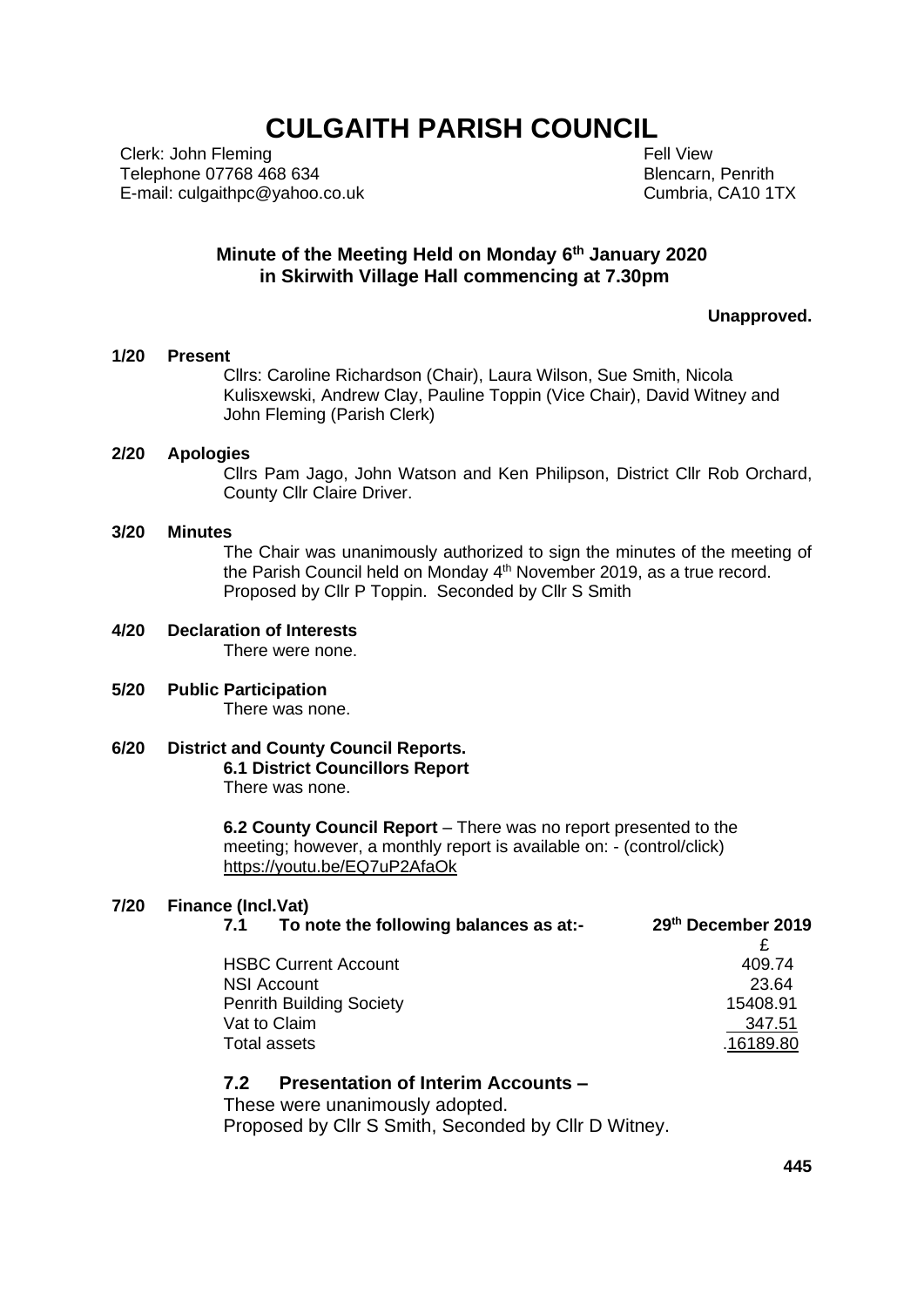|      | د. ا                                   | The following accounts were Rathled                      |                 |
|------|----------------------------------------|----------------------------------------------------------|-----------------|
|      |                                        | J Fleming Fee/PAYE Nov/Dec 2019                          | As per contract |
|      |                                        | J Fleming Office Provision Nov/Dec 2019                  | 30.00           |
|      |                                        | British Legion - 11/11/2019 Wreath                       | 20.00           |
|      |                                        | <b>CCC Skirwith Village Green Map</b>                    | 5.50            |
|      |                                        | Penrith Posters - Photocopying                           | 7.50            |
|      |                                        | D Willetts – Safety Pruning of Silver Birch – Blencarn   | 130.00          |
|      |                                        | <b>EDC Lighting Maintenance and Electricity Contract</b> | 1835.67         |
|      |                                        | Penrith Posters - Large Gritting Map Photocopy           | 15.00           |
|      | 7.4                                    | The Following Accounts were approved for Payment         |                 |
|      |                                        | J Fleming Expenses - November/December 2019              | 34.65           |
|      |                                        | Skirwith Village Hall Room Hire 6/1/2020                 | 10.00           |
|      | 7.5<br>To Report the Following Receipt |                                                          |                 |
|      |                                        | Electricity NW - Wayleave                                | 22.48           |
|      | 7.6                                    | The Following Transfer Was Reported.                     |                 |
|      |                                        | Penrith Building Society to Current Account              | 4500.00         |
| 8/20 | <b>Planning Applications</b>           |                                                          |                 |

# 19/0880 – Hayriggs, Skirwith – Removal of condition 2

Removal of holiday let condition attached to approval 04/0711 **Supported** 19/0887 – 1 Kirkhill. Blencarn – Erection of first floor side extension for additional living accommodation – **Supported**

### **9/20 Highways and Land Matters**

**9.1 Newbiggin Scar** - Freezing surface water was creating a road hazard in winter condition. – Reported to Highways **Action**: - To check progress.

It had also been reported that there was a problem with foliage being washed across the carriageway. This issue had since been rectified.

- **9.2 Potholes**  Church Street, Skirwith, by the Recycling facility and on outskirts of Skirwith, towards Ousby – Work completed.
- **9.3 Kirkland Bridge –** Vehicle damage. Reported that bridge had been repaired but had been damaged again. **Action: -** To ask Highways to add to Sat-Nav maps, '**Not suitable for HGV's.'**; also, to continue to monitor the situation.
- **9.4 Foot of 'The Pea' – Drainage Issue** Still in hand with Highways
- **9.5 The 'Pea' Pavement –** Slippery with moss. Reported that Highways had attended to the matter.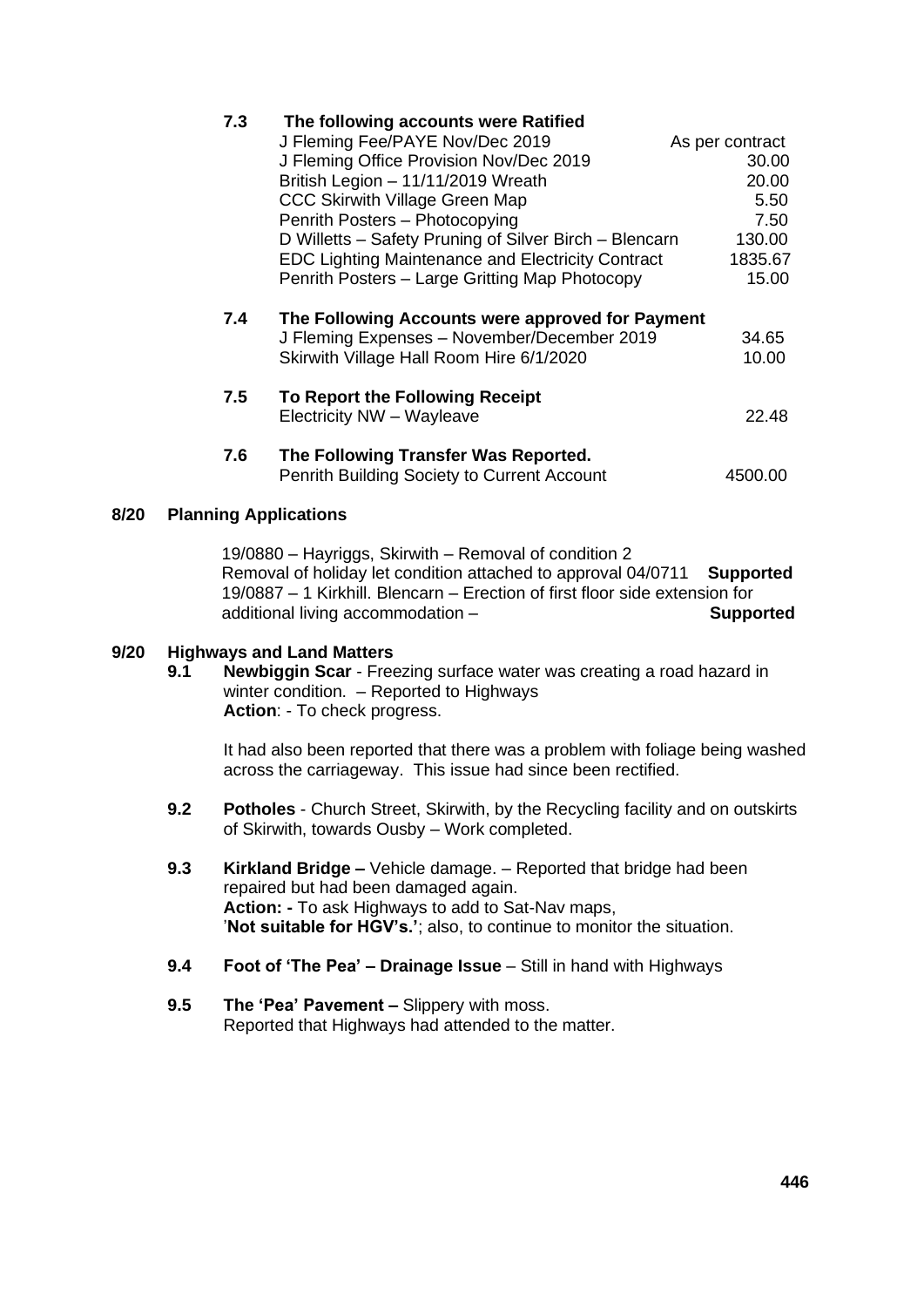#### **9.6 Langwathby Road out of Skirwith**

The unsatisfactory condition of the road out of Skirwith, towards Langwathby was discussed at length. Vehicles were regularly driving on the verges, splattering mud across the carriageway. The vastly increased level of traffic over recent years, aggravated by the increasing width and size of both farm traffic and HGV's was contributing to the problem. It was also noted that car drivers were often guilty of not pulling over to the edge of the carriageway when passing an oncoming car, again causing a vehicle to touch the edge of the verge; the speed of traffic was a further issue.

It was unanimously considered that this stretch of road was becoming increasingly 'unfit for purpose'. To curb both carriageway edges was a solution; however, unless the road width was sufficiently wide, this could cause an additional dangerous hazard.

**Action: -** Agreed to discuss the problem with the highways department with a view to recommending that a full upgrade of this road be put into future budgets.

#### **9.7 Tarn Villa – Footpath Signs.**

Reported that this matter was in hand with the County Council, with it being agreed that a new sign being installed at the village end of the path, in due course.

**9.8 Grit Box – Skirwith** – Following discussion it was confirmed that grit heaps were position on the corners as you left Skirwith, towards Langwathby. **Action: -** Agreed to continue to monitor the situation.

#### **9.9 Safety Tree Pruning – Skirwith**

Reported that, being in a Conservation area, EDC planning permission was needed to be sought; should there be no legitimate objection by the  $16<sup>th</sup>$ January, instructions would be given to the contractor to undertake the work, which had previously been agreed by the Council.

#### **9.10 Safety Tree Pruning – Kirkland.**

Reported that this was in hand with Electricity NW.

#### **9.11 Green Waste Disposal –**

Reported that the current waste collection contract, with the contractors expired on 31<sup>st</sup> March 2021 and a full review of future waste collection arrangements, including 'Green Waste', post April 2021, were at a very early stage of discussion and no assumptions of future arrangements could be made at this early stage.

It was assumed that the current arrangement would continue for the 2020/2021 year, with a green waste skip being provided in Skirwith; this has yet to be confirmed by EDC.

**9.12 Lottery Grant Application –** Reported that a 'Parish Community Tree Planting' grant had been applied for, from the National Lottery.